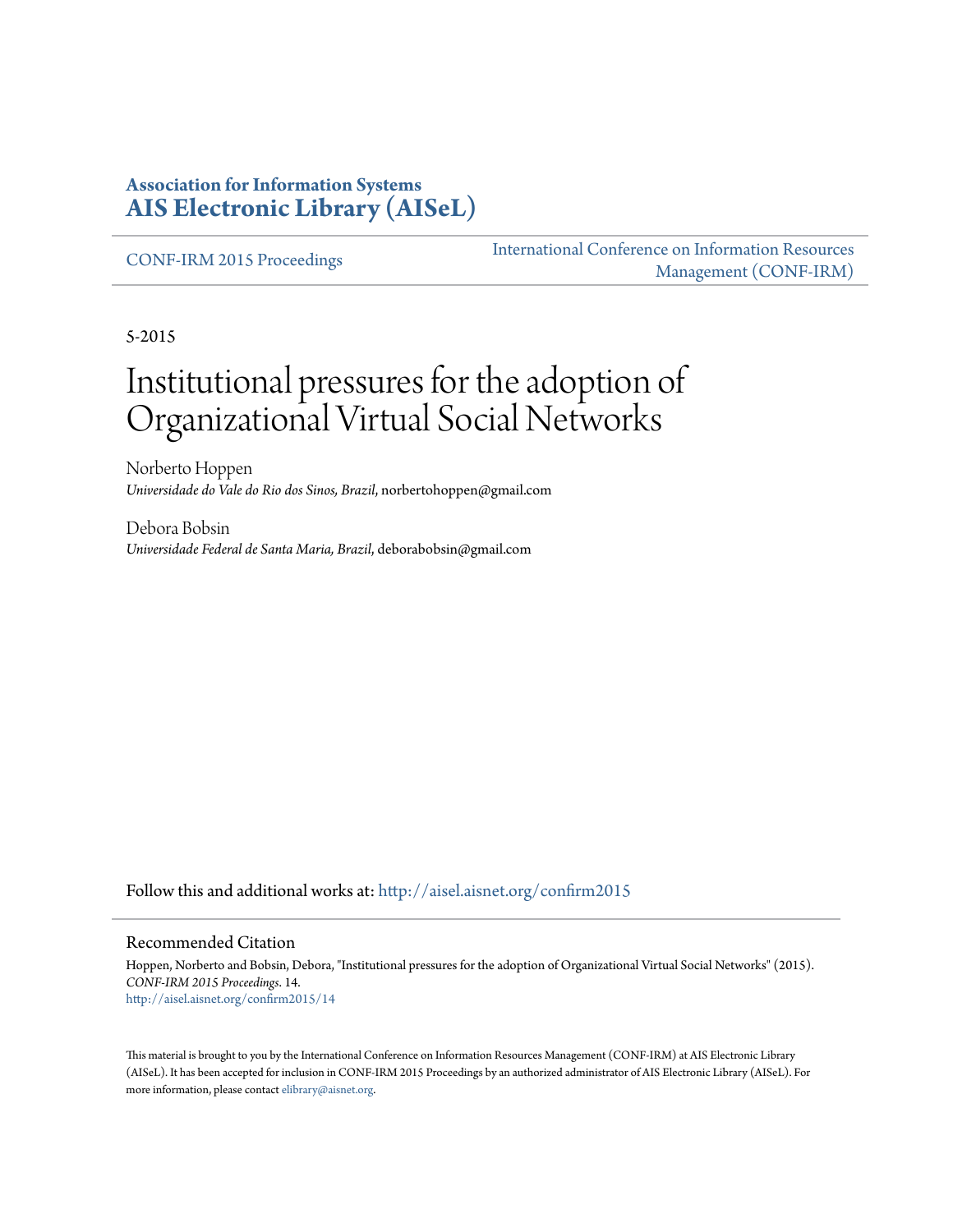## **R43. Institutional pressures for the adoption of Organizational Virtual Social Networks**

Norberto Hoppen Universidade do Vale do Rio dos Sinos, Brazil norbertohoppen@gmail

Debora Bobsin Universidade Federal de Santa Maria, Brazil deborabobsin@gmail.com

#### *Abstract*

Organizational virtual social networks (OVSN) are virtual spaces developed in organizations that promote collaboration and interaction of people, allowing the creation of new manners of work. They include specific objectives and themes due to their nature. OVSN enable collaboration, communication, knowledge construction and dissemination related to their objectives. Considering the potential benefits mentioned, our study discussed how organizational pressures influence the adoption of OVSN. Institutional Theory was the theoretical foundation of the study. The case study realized was supported by participant observation, interviews and secondary data analysis. Mimetic, normative and coercive pressures allowed us to understand the motivators and inhibitors that influence the participation in OVSN. Results revealed the importance of volunteer participation, the significance of actors' role when defining actions and systematic work, with the OVSN mediating individual interests and objectives of the organization. Organizational support and resources used to support the activities are other important aspects that influence OVSN adoption. In turn, top managers' influence, mandatory participation, the role of coordinators and virtual meetings configure inhibitors to the adoption of OVSN.

#### *Keywords*

Social Networks; Organizations; Institutionalization; Pressures; Motivators; Inhibitors.

#### **1. Introduction**

Organizational virtual social networks (OVSN) are virtual spaces that enable people collaboration and interaction in organizations (Chou, 2010). According to Kallinikos (2006, p.87), "organizational networks may be defined as governance mechanisms that occasionally challenge, and other times complement, both the bounded and the hierarchical constitution of formal organizations". These networks include specific topics in their discussions, more or less aligned with strategies and actions of the organizations (Tsai, 2001). Organizational networks are more deterministic in their activities, and present some degree of formalization through the assignment of action roles and objectives (Franco, 2011). OVSN alter the communication between the actors and the interpersonal relationship development, enabling knowledge construction and dissemination (Aalbers & Dolfsma, 2014). These authors understand that the knowledge generated among network participants has more value when there is social infrastructure of support and knowledge dissemination in the organization.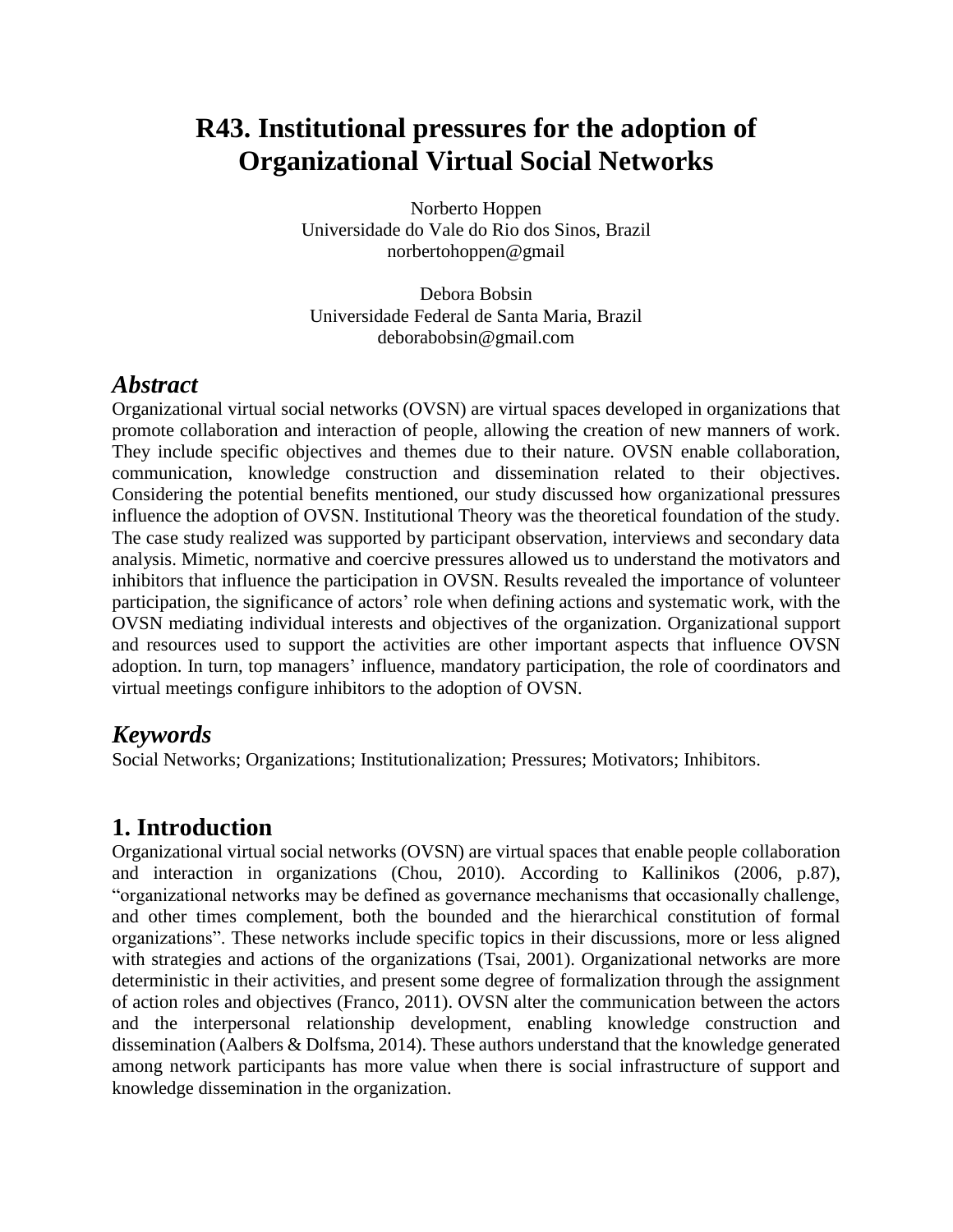OVSN favor non-hierarchical relationships and volunteer membership (Aral; Dellarocas & Godes, 2013). These networks potentially develop more horizontal oriented work processes and less vertical structures, contributing to organizational management innovation (Rosenbaum & Shachaf, 2010; Chou, 2010). According to Aalbers & Dorfsma (2014), studies on intra-organizational networks reveal that the degree to which members of the organization are integrated in interpersonal networks affects the degree of organizational innovation.

In this context, our research proposes a discussion of how institutional pressures, based on a macro and micro context (Currie & Swanson, 2009), influence the adoption of OVSN (Wang; Clay, 2010). Thus, we adopted Institutional Theory (InsT) as our conceptual foundation (Orlikowski & Barley, 2001; Hsu; Lin & Wang, 2014), in order to analyze the interplay between technology and the organizational context. This approach has been frequently used in the IT context (Currie & Swanson, 2009), but only few studies investigated OVSN with the institutional lens. Our literature review (EBSCO and PROQUEST databases) found only three researches that studied OVSN based on InsT (Hercheui, 2010; Gençer & Oba, 2011; Bharati; Zhang & Chaudhury, 2014). Furthermore, a previous study concerning OVSN, based on Structuration Theory, was realized by Bobsin & Hoppen (2015), and these authors concluded that this theory offered only a limited analytic support concerning the adoption process of OVSN.

Our research comprises a case study at a higher education institution which was founded eight years ago and is distributed in 10 campuses in different cities. Data collection was based on participant observation as well as interviews with the members of the network and central administration. Data from documents, reports and e-mails was also submitted to content analysis. In the remainder of this paper we present the conceptual foundations, the research method and the results – organizational pressures and elements that motivate or inhibit the adoption of OVSN. Finally, we discuss the contributions to organizations and to further studies.

#### **2. Conceptual Foundations**

Our main conceptual foundations are the constituents of an OVSN, the institutional pressures during the adoption process of organizational nets, and motivators and inhibitors that influence the engagement of members in OVSN.

OVSN, as defined by Chou (2010), are virtual spaces that enable people collaboration and interaction in organizations. The most important constituents of OVSN are objectives, roles, interactions, operations, ICT tools, and articulating elements which are aggregated dynamically (Bobsin & Hoppen, 2015). When adopted by organizations, these networks potentially improve horizontally oriented collective work processes and foster organizational innovation (Rosenbaum & Schachaf, 2010; Aalbers & Dorfsma, 2014). As OVSN include organizational objectives and expectations of the participants (Bobsin  $\&$  Hoppen, 2015), the study of institutional pressures seems to be a promising approach.

The field of technology adoption is broad and has been addressed by studies based on acceptance models (Gangwar; Date & Raoot, 2014) and on approaches about culture, social and institutional influences (Hsu, Lin & Wang, 2014; Rizzuto; Schwarz & Schwarz, 2014). Literature suggests that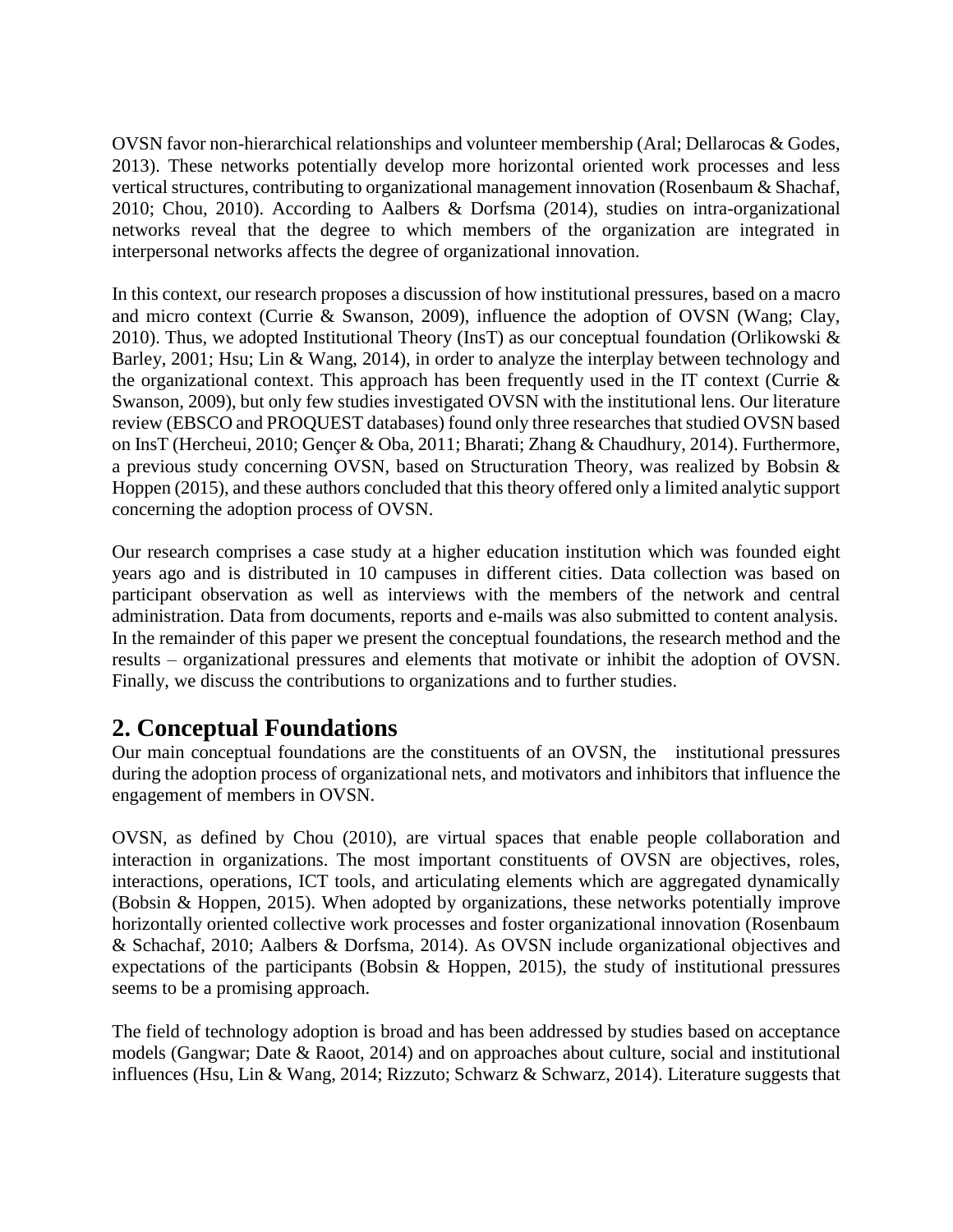the nature of the tasks performed, of technology functionalities and of sociability are factors that may influence the adoption of OSVN (Lin et al, 2007; Peng & Woodlock, 2009).

According to Orlikowski & Barley (2001) and Mignerat & Rivard (2009), InsT supports researchers in the apprehension of the influence of institutions, such as standards, beliefs and shared assumptions, when researching the adoption of sociotechnical objects as OVSN. Institutional pressures may be of mimetic, normative or coercive nature (DiMaggio & Powell, 1983; Heikillä, 2013).

Mimetic pressures are related to the uncertainty of the context, indicating symbolic, cognitive and cultural aspects of the organizational environment (DiMaggio & Powell, 1983) and of the organization itself (regarding micro institutional pressures). This cultural-cognitive dimension focus on representations and meanings shared in the social context and reinforce the common beliefs of actors (Scott, 2008; Hsu; Lin & Wang, 2014). These elements may also influence the motivation of actors to be part of OVSN (Zhu & Chang, 2014).

Normative pressures cover rules that introduce a prescriptive and obligatory dimension, influencing behaviors and values (DiMaggio & Powell, 1983). These pressures include norms and values that determinate what is appropriate for the social actions (Scott, 2008). Normative pressures comprise ways to achieve goals or objectives and presuppose convergence between ideas, beliefs and goals (Hsu; Lin & Wang, 2014). This kind of pressures may constrain social behavior or enable actions, giving responsibilities and defining functions (Scott, 2014). As OVSN are also based on volunteer participation, this pressure requires attention to avoid inhibition during the adoption process.

Coercive or regulatory pressures involve behavior regulation through formal and informal pressures, rules and standards (DiMaggio & Powell, 1983). These pressures comprehend coercion mechanisms that influence actions in conformity with sanctions. Constraining and enabling behavior, these rules result in sanctions, increase power or give benefits to actors (Scott, 2014). These pressures highlight politics and strategies that influence technology adoption (Hsu; Lin & Wang, 2014).

Studying social networks, Deng & Tavares (2013) found that the roles of actors and the rules of the groups influence actors' participation in networks. They emphasized the role of coordinators, showing that their level of participation influences actors' motivation. These authors also found that when network members define the rules of the group, their participation and sense of group belonging (or sense of "ownership") is affected positively. In addition to operational rules and standards, OVSN often present collective goals. The commitment with these results may influence the participation of the actors in groups (Johnson; Faraj & Kudaravalli, 2014).

Deng & Tavares (2013) argued that motivators and inhibitors refer to elements that influence actors' engagement in a network. More specifically, Lin & Lu (2010) associate the motivation for continued intention to use social networks. According to Hallikainen (2015), the elements valued as motivators are tools used to achieve certain goals, tools related to the association with certain social groups and tools related to the desire to acquire knowledge. As the OVSN we studied are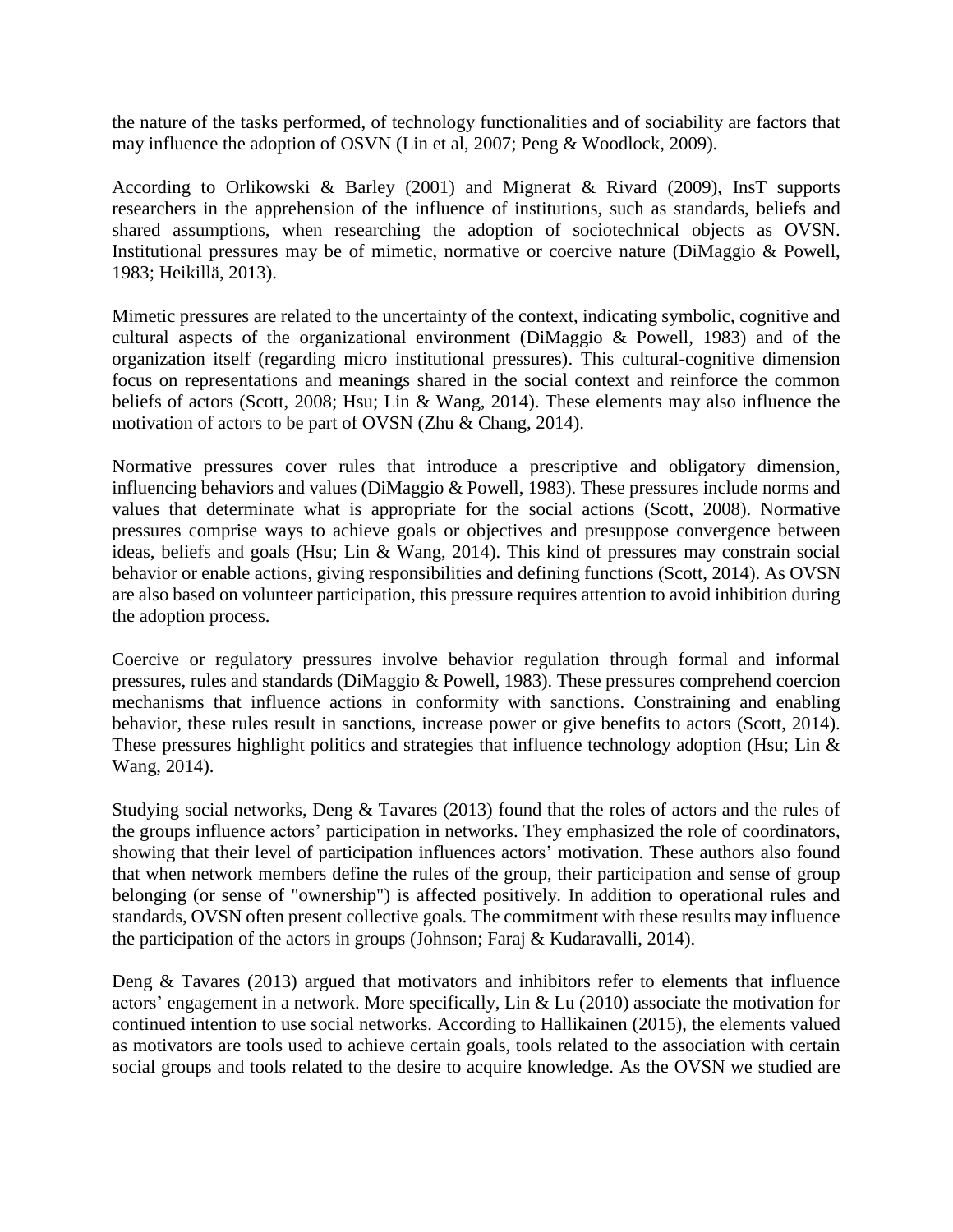organizational, we analyzed the motivators and inhibitors institutionally, complemented by individual aspects.

#### **3. Research Methodology**

This study is based on a case study in a higher education institution that is still under consolidation. The research comprised a time span of five years. The organization studied was founded 8 years ago and is implemented in 10 campuses in Southern Brazil. It has approximately 10,000 students, 800 teachers, 600 administrative staff, 60 undergraduate courses, and 10 graduate courses. We chose this organization because it valorizes the OVSN, which are called internally as Forums. These Forums align courses by knowledge area and are considered spaces used for communication, interaction and knowledge creation and diffusion in order to improve the undergraduate programs of the institution.

Information was collected by observing participants in three out of the six OVSN created in the organization, named Engineering and Mathematical Sciences, Teacher Education, and Applied Social Sciences. Interviews with network members and with central administration members and documents were also used. Data collection occurred from June 2010 to December 2011, and from January 2014 until now. To date, we have observed 16 face-to-face meetings of networks and we have interviewed 46 individuals. We have also evaluated several e-mails, reports, regulatory documents, meeting agendas and reports.

Data was codified based on actions, interactions and observations recorded, and on the collection of participants' perceptions. This data was systematized and subjected to a content analysis using NVivo 10® software. The content analysis was initially structured based on the network structure constituents discussed by Bobsin & Hoppen (2015), in particular the roles played by actors, and the rules that guide the network operations, practices, resources and objectives. The analysis was also based on the mimetic, normative and coercive pressures (DiMaggio & Powell, 1983), resulting from the macro and micro institutional environments.

### **4. Results**

This study is part of a larger research about OVSN (Bobsin & Hoppen, 2015). It discusses how institutional pressures influence the adoption of OVSN and analyzes elements that motivate or inhibit individual participation, influencing the adoption of OSVN. Table 1 presents a synthesis of the institutional pressures observed during the OVSN development process.

| <b>Types of</b>                                                                                                                         | <b>Network Constituents</b>                                       |                                                                                                                                         |           |                                               |  |  |
|-----------------------------------------------------------------------------------------------------------------------------------------|-------------------------------------------------------------------|-----------------------------------------------------------------------------------------------------------------------------------------|-----------|-----------------------------------------------|--|--|
| Institutional                                                                                                                           | <b>Rules and Regulations</b>                                      | Practice                                                                                                                                | Resources | Goals                                         |  |  |
| <b>Pressures</b>                                                                                                                        |                                                                   |                                                                                                                                         |           |                                               |  |  |
| <b>Mimetic:</b><br>Representations<br>and meanings<br>shared by the<br>organization and<br>OSVNs. Include<br>symbolic,<br>cognitive and | Voluntary participation of<br>members.                            | Senior managers<br>experienced academic<br>forums in other<br>institutions.<br>Participatory<br>management as<br>organizational culture |           |                                               |  |  |
| cultural aspects.<br>Normative:                                                                                                         | Legal deadlines to formalize                                      |                                                                                                                                         |           | Results related with                          |  |  |
| Rules that<br>introduce a<br>prescriptive and                                                                                           | academic regulations.<br>Networks organized by<br>knowledge area. |                                                                                                                                         |           | the goals and agenda<br>defined by the group. |  |  |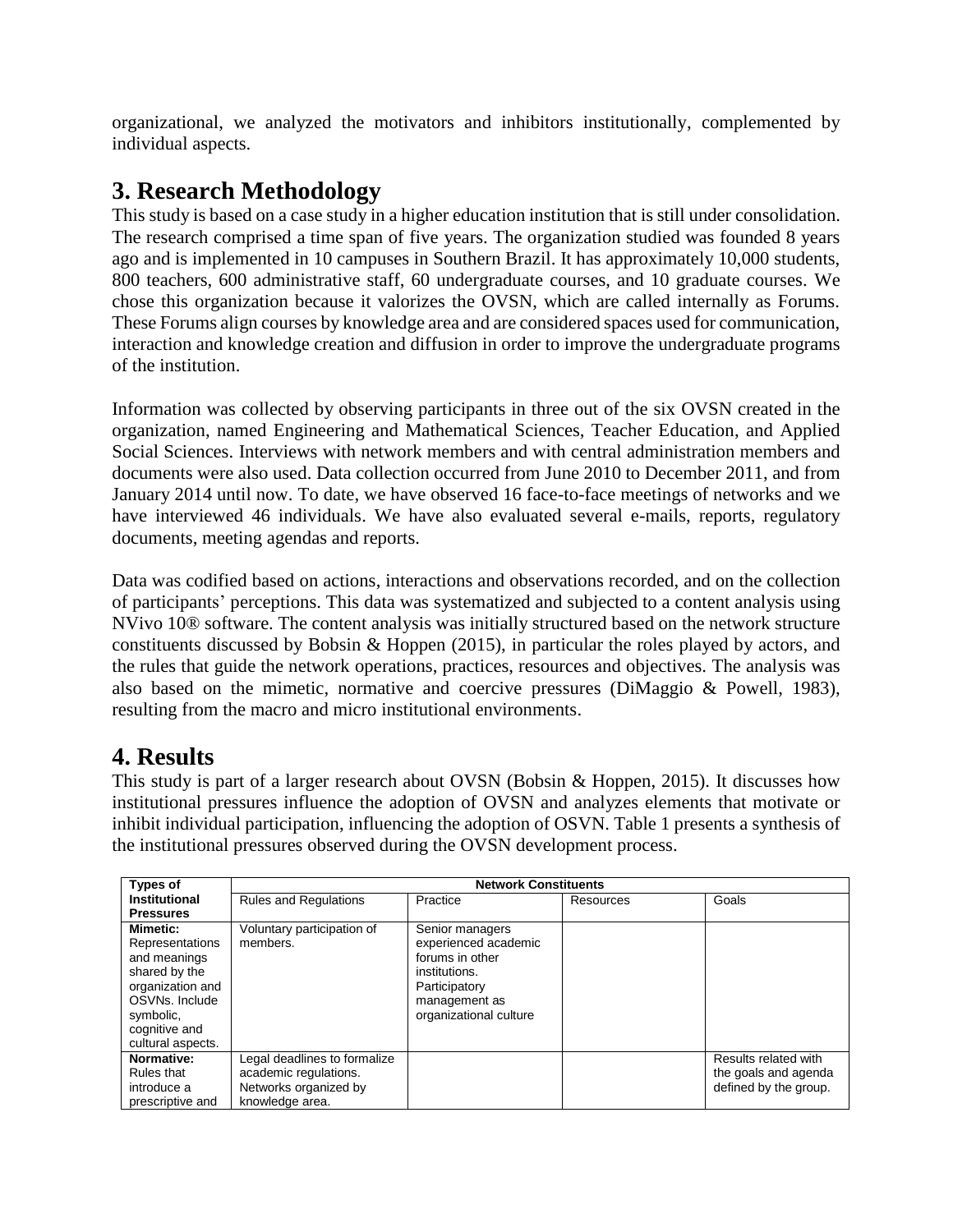| obligatory<br>dimension<br>concerning the<br>organization and<br>OVSNs.                                                                                        | Profile of the network<br>coordinators.<br>Mandatory participa-tion for<br>degree program<br>coordinators and voluntary<br>participation of the other<br>members.                            |                                                                                                                                                                                                                                                                                    |                                                                                                                                                                                                             | Institutionalization of<br>network results for all<br>organization.                                                                                                                                                                                                   |
|----------------------------------------------------------------------------------------------------------------------------------------------------------------|----------------------------------------------------------------------------------------------------------------------------------------------------------------------------------------------|------------------------------------------------------------------------------------------------------------------------------------------------------------------------------------------------------------------------------------------------------------------------------------|-------------------------------------------------------------------------------------------------------------------------------------------------------------------------------------------------------------|-----------------------------------------------------------------------------------------------------------------------------------------------------------------------------------------------------------------------------------------------------------------------|
| Coercive:<br>Formal and<br>informal<br>pressures that<br>involve behavior<br>regulation,<br>including rules<br>and standards<br>mainly<br>concerning<br>OVSNs. | Network coordinator chosen<br>by the group.<br>Meeting agenda and<br>dynamics defined by the<br>group.<br>Network participants are<br>members of same<br>organization and knowledge<br>area. | Influence of senior<br>management in network<br>thematic and actions.<br>Face-to-face meetings<br>with free discussion.<br>Virtual interactions.<br>Deliberative and<br>decision-making<br>processes.<br>Coordinator and actor<br>roles in the network and<br>during the meetings. | Organizational<br>support: human<br>resources, financial<br>resources.<br>Support team for the<br>Forums.<br>Methodological and<br>technological<br>resources to support<br>activities and<br>organization. | Organizational<br>objectives with OSVN:<br>integration and<br>innovation:<br>participatory<br>development of<br>institutional norms.<br>Thematic meetings<br>and agenda used as a<br>group link.<br>Alignment<br>of organizational,<br>group and individual<br>goals. |

**Table 1** – Institutional pressures during the OVSN development process Source: Based on DiMaggio& Powell (1983); Bobsin & Hoppen (2015), and research data.

**Mimetic pressures** are based on representations and meanings shared by an organization with its external context and, more restrictively, shared by OSVN within the organization. In the first context we observed that some of the managers of the organization had previously experienced participation in academic forums in other higher education organizations. These experiences guided their actions when supporting the development of the organizational nets. Concerning OVSN, mimetic pressures show that the actors participate when they observe practices such as the learning generated in other organizational networks. The development of participative management practices, revealed through projects, regulations and stated in the strategic plan of the organization, fashioned a volunteer participation organizational culture. This aspect was an important motivator for network adoption. Mimetic pressures allowed us to observe that volunteer actions of members of the organization (they were invited to participate based on their interests) was highlighted as a motivator to participate in these groups. The value given to face-to-face meetings, which were configured as open spaces for discussion, corroborates this. However, mimetic pressures also showed that changes concerning the management of the organization could configure inhibitors of network participation. New managers and different plans and actions involved new views and new goals for OVSN.

Rules that introduce a prescriptive and obligatory dimension were analyzed as **normative pressures**. They concern the entire organization and the OVSNs. The organization started its academic activities just three years before the OSVN were created. The organization faced a process of institutional consolidation and deadlines concerning the formalization of academic regulations and rules that constituted an external pressure from the trustee of federal public universities, with consequences related to the activities of the network. Networks had been organized by knowledge area, the profile of network coordinators (to be chosen among program coordinators) and a mandatory participation for degree program coordinators had been regulated with the purpose to easy the institutionalization process of norms and knowledge produced by OVSN and also to increase the interest of voluntary participation of members. Normative pressures revealed other aspects that influenced OVSN adoption, such as (1) an organizational agenda of meetings, and (2) the work dynamic adopted. These norms influenced the outcome produced by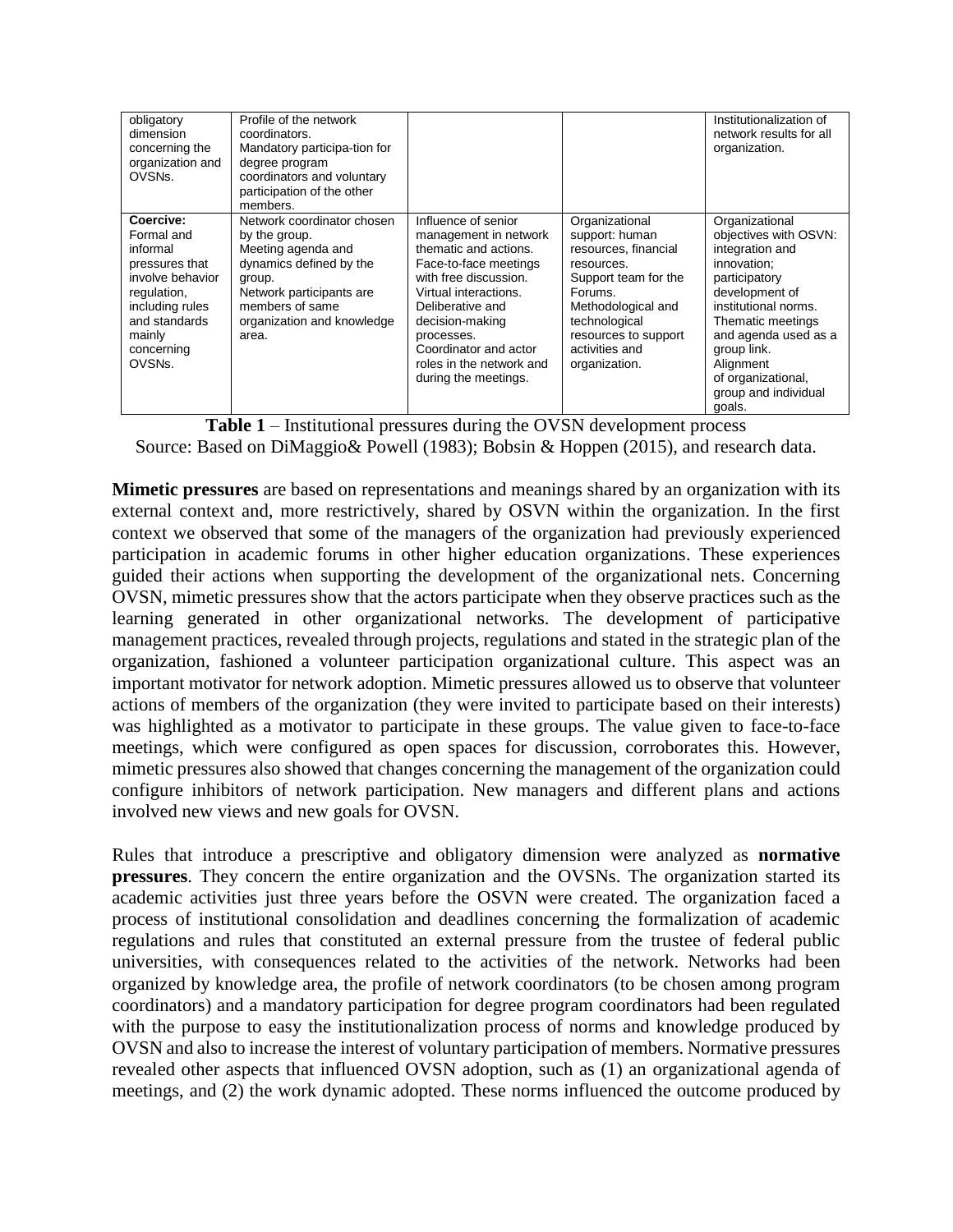OVSN, constituting motivators for the participation influenced by collectively defined actions. The institutionalization of many network outcomes, which had been adopted and voted by the university council, represented an important aspect that influenced network participation.

We emphasize that aspects such as the profile of the group and the network coordinator as well as the different roles of the actors in the network and in the meetings can be considered as motivators or inhibitors of network participation influencing the engagement of actors.

**Coercive pressures** are related to behavior regulation, rules and standards. On this basis, we observed actions of top management influencing the network thematic and actions, which in turn influenced an important feature of these groups: the freedom of choice when prioritizing actions. The organizational nature of coercive pressures revealed some aspects that influence the OVSN adoption such as (1) group autonomy to define collectively its coordinator, an action that results from the participatory management culture of the organization; (2) institutional support through human and financial resources to support the network activities and (3) organizational objectives for the network that involved organizational integration (the organization is implemented in 10 campuses) and innovation (approaches to education concerning different degree programs on different campuses). Actors mentioned that they felt motivated to participate in the Forums because they perceived them as participatory spaces structured to discuss organizational problems and elaborate rules. This happened because the face-to-face meetings could be characterized as environments of free discussions. These periodic face-to-face meetings also strengthened the ties built by the group, and the network coordinator has an important role when supporting and motivating interactions. His or her leadership influenced the behavior of members and also network participation. The existence of a team supporting network activities and the institutionalization of many results from the networks were perceived as rewards for the effort of OVSN participants. In the other hand, the demand of top management concerning the development of more virtual meetings was perceived as an inhibitor, reducing free discussions, interrupting regular activities on the work place and causing interaction and communication restrictions due to technical problems resulting from the poor quality of the telecommunication net.

We found that the organizational allocation process of human resources that support OVSN and of financial resources is a significant coercive pressure. In turn, methodological and technological resources selected by the group were highlighted as motivators and inhibitors. The network allows to access different types of resources and the groups try to balance the resources distribution between different areas of the organization. We observed that these elements motivated and facilitated interactions as well as the development of activities. However, we also observed that when actors faced difficulties to use the technological tools, when they failed to interact through these artifacts or when they do not felt comfortable to use such tools for interaction, these elements could inhibit participation.

Coercive pressures also allowed us to highlight other elements linked to OVSN, such as the fact that the networks articulate their participants through the areas of knowledge of their degree programs and courses, and through the themes of the meetings and agendas. Face-to-face interactions, based on collective discussions and on the development of participatory decisionmaking processes, constituted aspects that motivated the actors to participate in the Forums as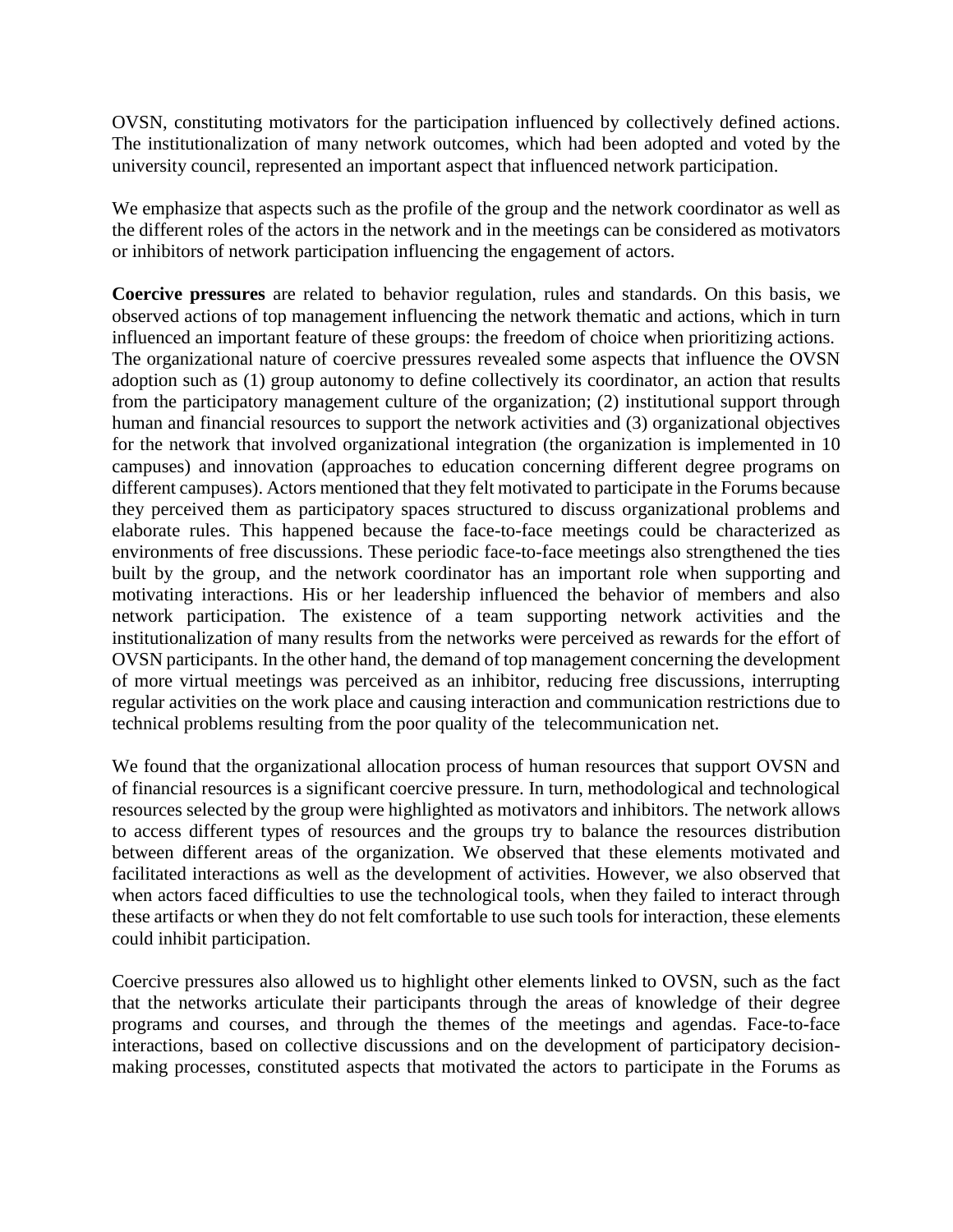well. The group participants indicated that their motivation was reinforced by the idea that their individual goals were aligned with organizational and network goals.

Based on these discussions, Table 2 shows a synthesis of the motivators and inhibitors of network adoption observed in the three networks studied. These synthetic results revealed that there are many different reasons why people join OSVN and show the behavior we analyzed, which refer to organizational guidelines and rules and to network specificities.

| <b>Institutional</b> | <b>Motivators</b>                                                              | <b>Inhibitors</b>              |
|----------------------|--------------------------------------------------------------------------------|--------------------------------|
| <b>Pressures</b>     |                                                                                |                                |
| Mimetic              | Voluntary participation of members.                                            |                                |
|                      | Senior managers experienced academic forums in other institutions.             |                                |
|                      | Participatory management as organizational culture.                            |                                |
| Normative            | Legal deadlines to formalize academic regulations.                             | Mandatory participation for    |
|                      | Networks organized by knowledge area.                                          | degree program coordinators.   |
|                      | Profile of networks coordinators.                                              |                                |
|                      | Voluntary participation.                                                       |                                |
|                      | Results related with goals and agenda defined by the group.                    |                                |
|                      | Institutionalization of network results for all organization.                  |                                |
| Coercive             | Network coordinator chosen by the group.                                       | Influence of senior            |
|                      | Meeting agenda and dynamics defined by the group.                              | management in network          |
|                      | Network participants are members of same organization and knowledge area.      | thematic and actions.          |
|                      | Face-to-face meetings with free discussion.                                    | Virtual meetings.              |
|                      | Virtual interactions.                                                          | Organizational support: human  |
|                      | Deliberative and decision-making processes.                                    | resources, financial resources |
|                      | Coordinator and actor roles in the network and in the meetings.                |                                |
|                      | Organizational support: human resources, financial resources.                  |                                |
|                      | Support team for the Forums. Methodological and technological resources to     |                                |
|                      | support activities and organization.                                           |                                |
|                      | Organizational objectives with OSVN: integration and innovation; participatory |                                |
|                      | development of institutional norms.                                            |                                |
|                      | Thematic meetings and agenda used as a group link.                             |                                |
|                      | Alignment of organizational, group and individual goals.                       |                                |

**Table 2** – Motivating and inhibiting elements of OVSN adoption

Source: Based on DiMaggio& Powell (1983); Bobsin & Hoppen (2015); and research data.

Our results point to some important aspects that support the adoption of OVSN through institutional pressures that motivate or inhibit individual participation.

Respondents mentioned the importance of horizontality in interactions between different hierarchical levels, reinforcing the idea of network. They were also motivated by the fact that the network objectives are defined collectively, and they showed to be more engaged in action when they participate at this definition.

Additionally, the organization valorizes participatory management and the OVSN was an important instrument to sustain this organizational trait, still under construction, that evidenced an issue of motivation. Participatory management was established through face-to-face meetings with free discussions. During these meetings we observed a strong relationship between motivation and network relationship features such as collective definitions and the alignment between individual and collective interests. Thus, these features point to the importance of network participants identifying themselves with the actions developed in these spaces.

As we studied organizational networks, institutional support proved to be something prized that influences the entrance of actors in OVSN. More specifically, this support was verified through resources or institutionalization outcomes. This was reinforced by an important OVSN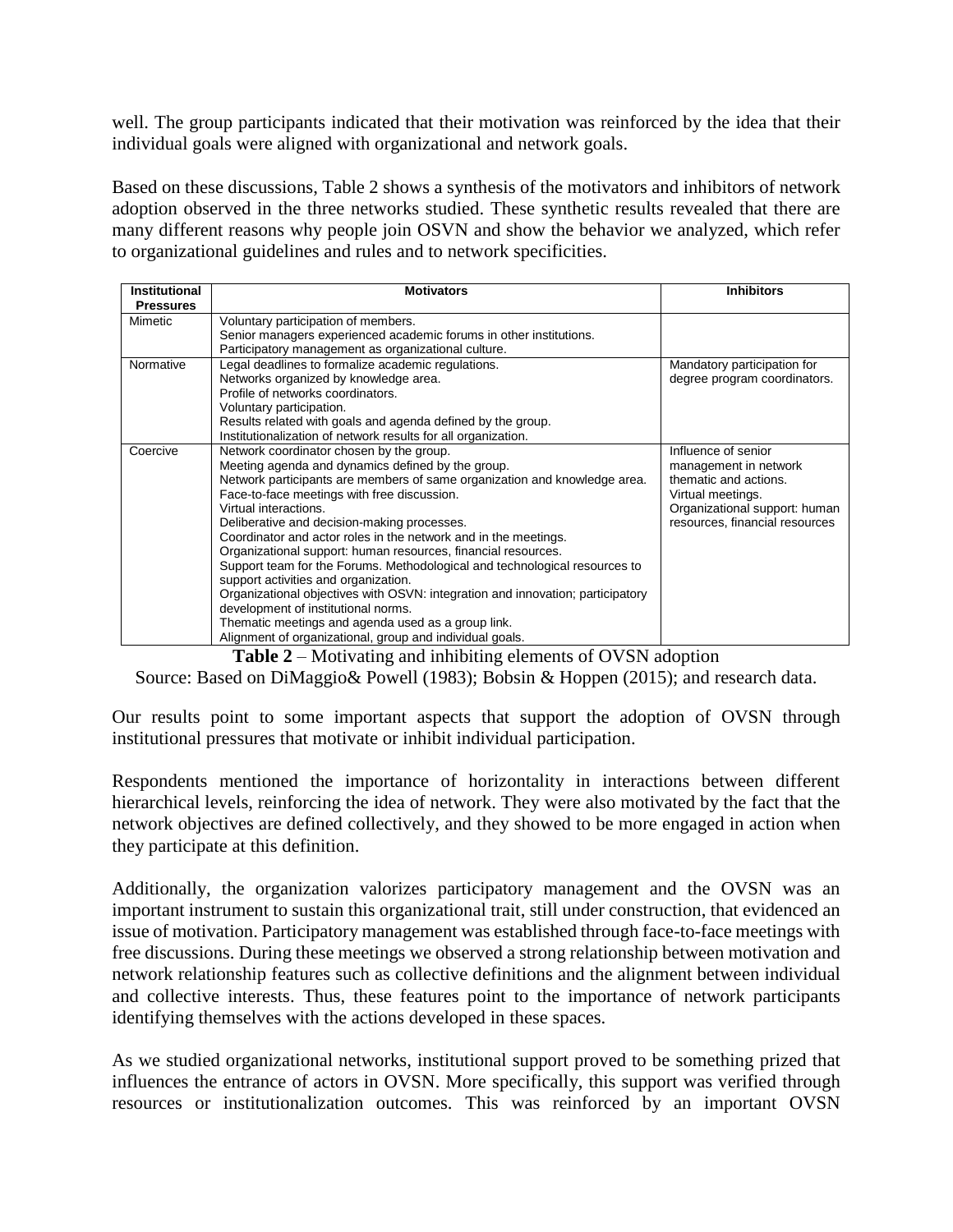characteristic: the free participation of its members. If the network purpose and the group profile are not aligned with individual interests, these aspects may inhibit the participation of individuals. The same occurs with the hierarchical position of the coordinator, which may not reflect the group expectations and may influence network participation.

Analyzing network adoption inhibitors, we found that they resulted from aspects that made them lose their horizontality, interfering with the group freedom. This was observed in situations where the network suffered direct interference from the management of the organization on the agenda of the group and/or on the mandatory participation of degree program coordinators, not always well accepted by themselves or by their peers.

As mentioned, the role of coordinators was highlighted as an element that serves to stimulate the participants. However, when the actions and the performance of a coordinator were not consistent with the network purposes, he or she may inhibit the participation of the other actors of an OVSN.

#### **5. Conclusions and Implications**

Results revealed that the institutionalization of OSVN assumes that these nets are built as a collective environment of idea generation, joint projects and, somehow, organizational innovation. To support this, we explored some institutional pressures that influence the network adoption and its legitimation by the entire organization – volunteer participation, members' participation on the definition of the objectives of the OVSN, objectives of the organization, support of the organization, and the moderating role of OVSN to integrate organizational and participants' objectives.

The institutional pressures pointed to elements that motivate people to engage in these collective spaces in order to contribute to the construction of organizational knowledge. The importance of the identification of the actors with the networks they are participating and the strengthening of their obligations when they felt themselves part of the decision-making process reinforced the objectives of the group, the definition of actions and their completion.

The pressures also pointed to some important aspects of OVSN adoption such as the importance given to these spaces by the organization through the proposition of objectives and actions and through the participation of senior management in the group interactions. Institutionalization was revealed by the support given to face-to-face network meetings, by providing the resources needed by each Forum to perform its actions, and even by valorizing the results obtained in each network through the institutionalization of their actions to the organization. But results also showed that interferences of organizational management in these spaces, due to changes on routines or on persons, could be strong inhibitors to the participation of actors. Some of these groups faced difficulties to continue their activities.

Our study focused on building a network approach that encompasses the institutionalization process of these structures in an intra-organizational multi-campus environment. The study analyzed elements that strengthen the individual participation and that consolidate the adoption of network structures. We consider these findings based on individual social behavior and on the guidelines of the entire institutionalization process as the main academic contributions of the research. Organizational commitment was evidenced as the understanding of elements that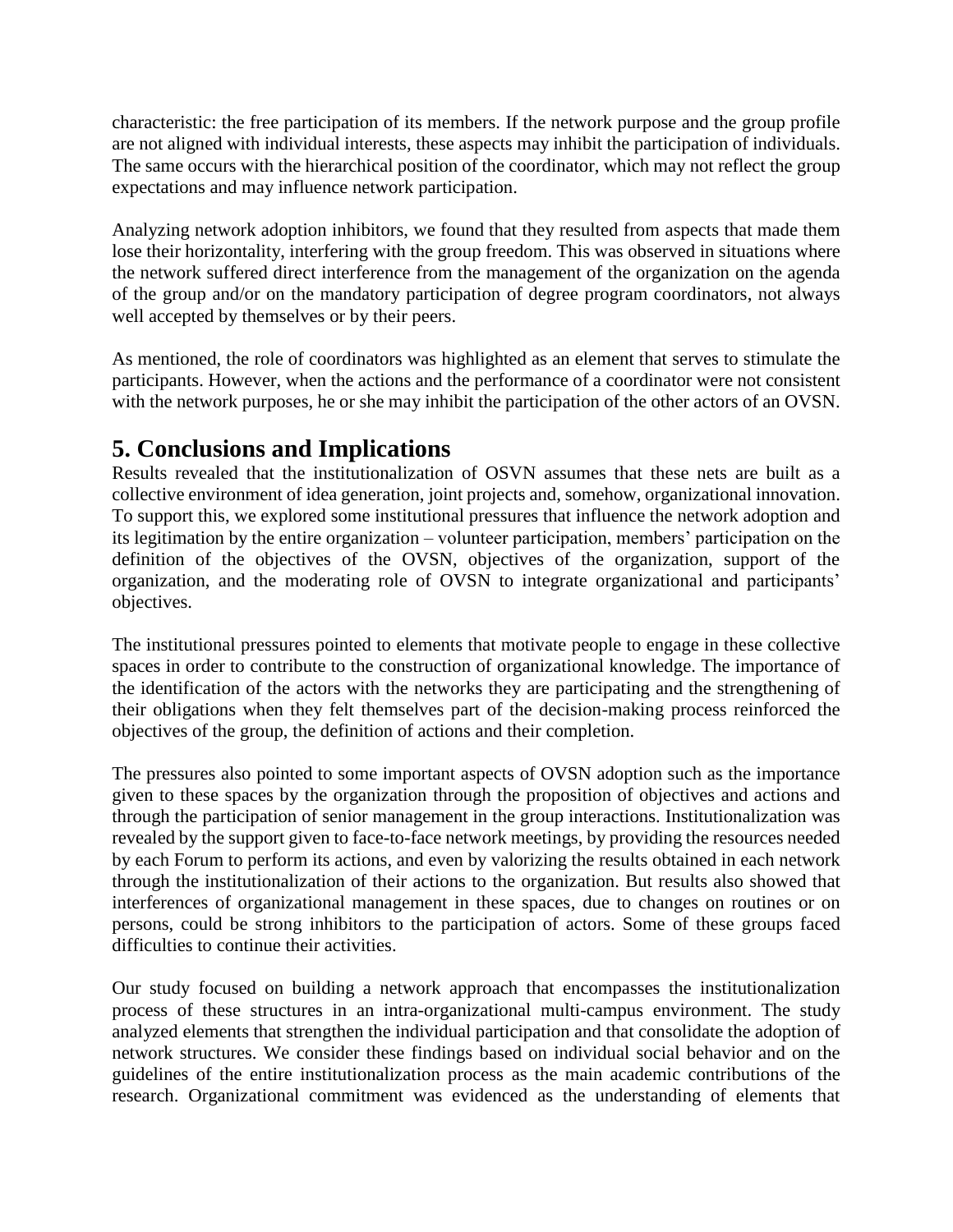strengthen the OVSN in organizations such as institutional support through the available resources and the appreciation of space.

We investigated a university - a higher education organization - that has its own structural and management features. As a consequence, some of the results presented here are particularly suitable to this type of institution and not to others. Furthermore, as the process of institutionalization of OVSN is not finalized yet, results discussed in this paper could change, which means that our study requires further data collection and analysis.

As implications of this study, we point out that we have observed the significant emphasis of network participants on face-to-face meetings. This reveals that virtuality and the reasons why the IT support has not been used more intensively require further inquiry. We also highlighted the importance of studies to discuss the institutionalization approach and the legitimation process of OVSN. But we consider that is necessary to observe the motivators and inhibitors here discussed using other theoretical elements, such as motivational theories. Furthermore, it seems important to us to expand studies to other organizational realities in order to verify and develop the issues observed.

#### *Acknowledgements*

We thank the Brazilian research funding institutions CNPq (Conselho Nacional de Desenvolvimento Científico e Tecnológico) and CAPES (Coordenação de Aperfeiçoamento de Pessoal de Nível Superior) for their financial support.

#### *References*

- Aalbers, R. and Dolfsma, W. (2014) Innovation despite reorganization. *Journal of Business Strategy*, (35)3, pp.18-25.
- Aral, S.; Dellarocas, C. and Godes, D. (2013) Introduction to the Special Issue social media and business transformation: a framework for research. *Information Systems Research*, (24)1, pp.3-13.
- Bharati, P.; Zhang, C. and Chaudhury, A. (2004) Social media assimilation in firms: investigating the roles of absorptive capacity and institutional pressures. *Information Systems Frontiers*, (16), pp. 257-272.
- Bobsin, D. and Hoppen, N. (2015) The Structure of Organizational Virtual Social Networks. In: Mola, L.; Pennarola, F. and Za, S. (eds.): *From Information to Smart Society: Environment, Politics and Economics*. Heidelberg: Springer, pp.19-30.
- Chou, S. W. (2010). Why do members contribute knowledge to online communities. *Online Information Review*, (34)6, p.p.829-854.
- Currie, W. L. and Swanson, E. B. (2009) Editorial: Special issue on institutional theory in information systems research: contextualizing the IT artefact. *Journal of Information Technology*, (24)3, pp.283–285. doi:10.1057/jit.2009.17
- Deng, L. and Tavares, N. J. (2013) From Moodle to Facebook: exploring students' motivation and experiences in online communities. *Computers & Education*, (68), pp.167-176.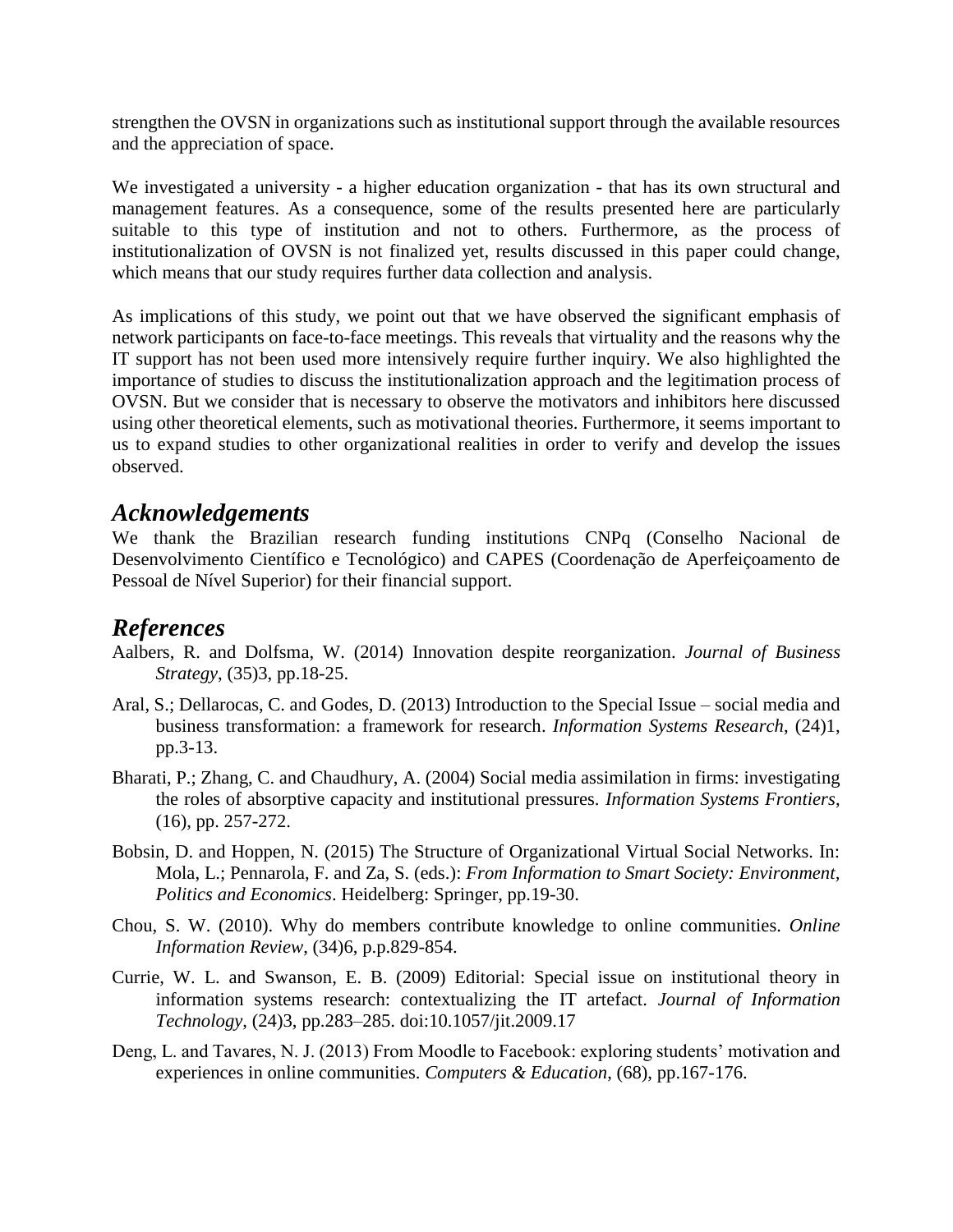- DiMaggio, P. J. and Powell, W. W. (1983) The iron cage revisited: institutional isomorphism and collective rationality in organizational fields. *American Sociological Review*, (48)2, pp.147- 160.
- Franco, A. (2011) Por que "redes corporativas" costumam dar errado. Available: <http://www.escoladeredes.ning.com>. Acessed at: December 15, 2014.
- Gangwar, H.; Date, H. and Raoot, A.D. (2014) Review on IT adoption: insights from recent technologies. *Journal of Enterprise Information Management*, (27)4, pp.488- 502.
- Gençer, M. and Oba, B. (2011) Organising the digital commons: a case study on engagement strategies in open source. *Technology Analysis & Strategic Management*, (23)9, pp.969-982.
- Heikkilä, J-P. (2013) An institutional theory perspective on e-HRM's strategic potential in MNC subsidiaries. *Journal of Strategic Information Systems*, (22), pp.238–251.
- Hallikainen, P. (2015) Why people use social media platforms: Exploring motivations and consequences of use. In: Mola, L.; Pennarola, F. and Za, S. (eds.): *From Information to Smart Society: Environment, Politics and Economics*. Heidelberg: Springer, pp.9-17.
- Hercheui, M. D. (2010) A study on how public policies affect legitimacy in virtual communities. Journal of Information, *Communication & Ethics in Society*, (8)1, pp.7-21.
- Hsu, C.; Lin, Y.T.; Wang, T. (2014) A legitimacy challenge of a cross-cultural interorganizational information system. *European Journal of Information Systems*, pp.1-17.
- Johnson, S. L.; Faraj, S. and Kudaravalli, S. (2014) Emergence of power laws in online communities: the role of social mechanisms and preferential attachment. *MIS Quarterly*, (38)3, pp.795-808.
- Kallinikos, J. (2006) *The consequences of information: Institutional implications of technological change*. Camberley: Edward Elgar.
- Lin, H.; Fan, W.; Wallace, L. and Zhang, Z. (2007) An Empirical Study of Web-based Knowledge Community Success. Proceedings of the *40th Hawaii International Conference on System Sciences* (HICSS'07).
- Lin, K.Y. and Lu, H.P. (2010) Why people use social networking sites: An empirical study integrating network externalities and motivation theory. *Computers in Human Behavior*, (27)3, pp.1152-1161.
- Mignerat, M. and Rivard, S. (2009) Positioning the institutional perspective in information systems research. *Journal of Information Technology*, (24)4, pp.369–391. doi:10.1057/jit.2009.13
- Orlikowski, W.J. and Barley, S.R. (2001) Technology and Institutions: What can Research on Information Technology and Research on Organizations Learn from Each Other? *MIS Quarterly*, (25)2, p.p.145-165.
- Peng, G. and Woodlock, P. (2009) The impact of network and recency effects on the adoption of e-collaboration technologies in online communities. *Electronic Markets*, (19), pp.201-210.
- Rizzuto, T. E.; Schwarz, A. and Schwarz, C. (2014) Toward a deeper understanding of IT adoption: A multilevel analysis. *Information & Management*, (51), pp.479-487.